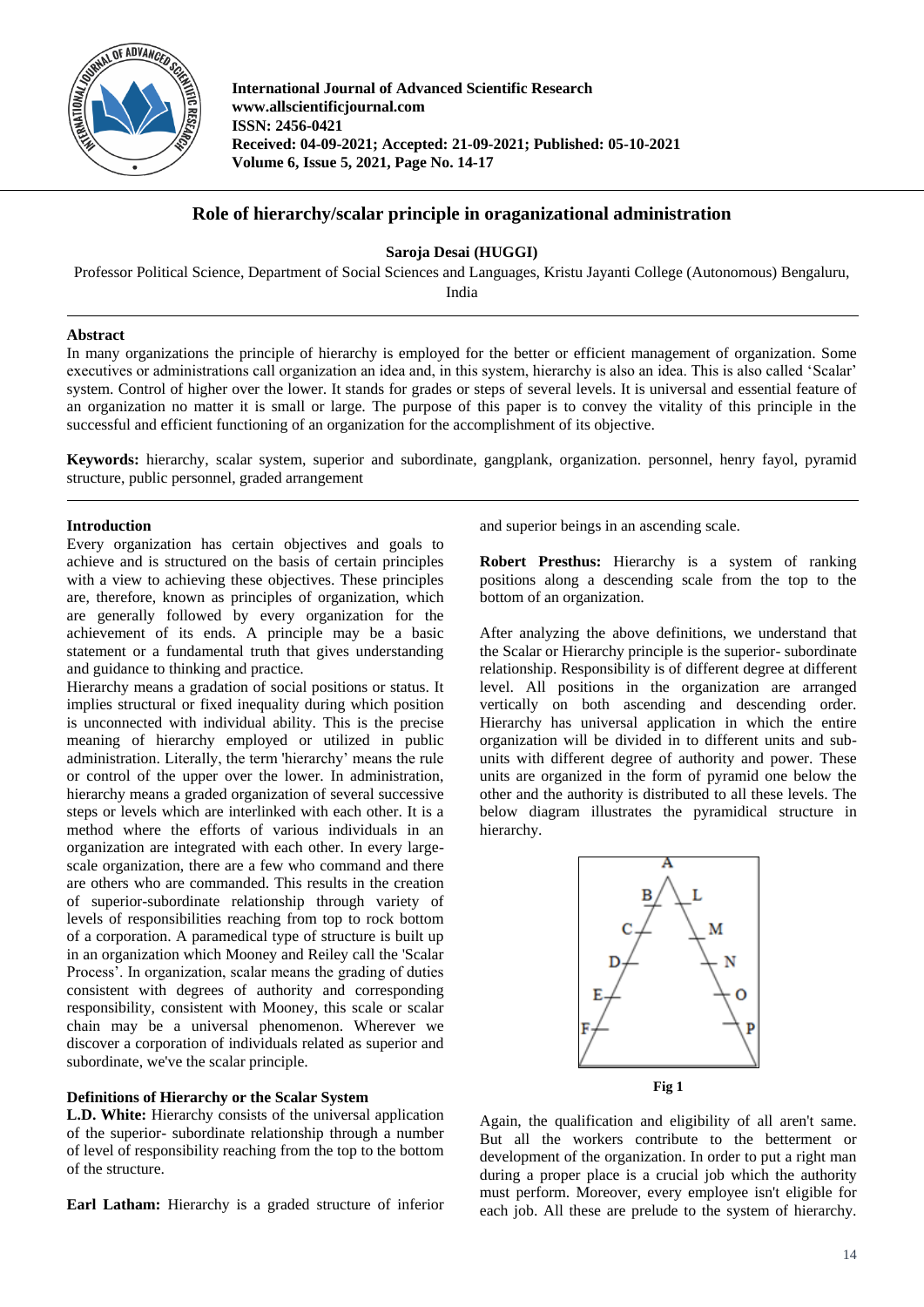Hence hierarchy can be defined as an idea or system of management which suggests to employ a person to a post for which he is eligible. Apart from this, in every organization there's a chief executive to manage the entire body. Since he himself cannot manage it alone he requires people to assist him. All of them don't hold an equivalent rank or perform an equivalent duty. There are different persons who perform different duties. Some experts of public administration are of opinion that the concept of hierarchy is sort of prevalent in theology. In church and related fields the system of hierarchy is usually found. Latham within the same article has said: "Like a piece of writing of religion during a religious creed, hierarchy may be a symbol of the assumption within the mythic sort of administrative organization. Like a piece of writing of spiritual faith it's believed in spite of the shortage of evidence to support it". Some people think that publicly administration the thought of spiritual faith is sort of prevalent. The employees of the lower rank never raise the question of the system of hierarchy and they ungrudgingly obey the order of the higher officer. The concept of hierarchy is just like religious faith. The employees of the inferiority generally don't raise question about the facility or authority of their higher officer. They simply take it without any consideration that the upper officer has the power and qualification also as power to issue order and direction. Hence it's a sort of religion which can easily be compared with religious faith. The employees of the management spontaneously obey the order of the upper officer. Here is a problem of religion and loyalty.

If this faith and loyalty for one reason or other are disturbed, the .system of hierarchy cannot function satisfactorily. Hence loyalty to and faith in higher authority are of important importance within the system of hierarchy. An important aspect of hierarchy is that within the organisation there shall exist mutual faith and harmony and order shall prevail within the whole body of organisation. Latham says: "But unless the administrator sees this group as a coherent unit, he's likely to develop not harmony and order, but disorder and discouragement." So we will say that unity and cooperation are the 2 most vital properties of hierarchical system. Along with it there shall exist mutual belief and faith. Every employee must take it without any consideration that a politician above his head has the proper to offer order and it's his duty to obey the order. This is an issue of religion also as a crucial issue of cooperation.

James Mooney has called the hierarchy a kind or sort of scalar process or principle. He calls it so as altogether organisations there's a highest rank and a lowest rank and in between these two there exist number of ranks. The stages are generally arranged in order of "importance". In public administration all the stages or all the persons of a stage aren't of equal importance. Each person holds a rank and there's scope of promotion to seniority.

Promotion is determined by several factors. James Mooney, however, says that the scaler principle works. We quote him: "The scaler principle is that the same sort of organisation that's sometimes called hierarchical. But to avoid all definitional variants, scaler is preferred." Hierarchy is applied on the consideration that each one the functions of an organisation aren't of equal importance, and, thereon ground they're arranged so as of importance. Needless to say that this is the central theme of the concept of hierarchy. It has been asserted that each one sorts of

organisation in one form or other—follow or adopt the principle of hierarchy. It is said that hierarchy may be vertical or horizontal. Whatever may the type be, hierarchy is hierarchy and every organisation follow or adopt it.

### **Significance of Hierarchy in Organization**

In the public administration systems of all modern states there exists bureaucratic structure and this is inseparable from hierarchy. Long ago the German sociologist Max Weber pointed out this and since then bureaucracy, public administration and hierarchy are well-knit concepts. In the structure of hierarchy there's a chief executive who gives orders and it's channelled through the system of hierarchy. For this reason L.D. White calls it a Channel of Command. The order of the chief executive passes through several stages and it finally reaches its destination. It is said that it's impossible for the chief executive to send his order personally to all or any concerned. Needless to mention that here lies the crucial role of the hierarchy. Another function of hierarchy is named channel of delegation. The decision of 1 person or a choice taken at a specific stage is delegated or sent to a different stage and during this way the general public administration performs its duty. It is not feasible for the chief executive to require all decisions regarding the management of organisation. He simply formulates the overall guidelines and, at subsequent stages, authorised persons or departments to require decision or make changes within the original policy.

In the British parliamentary and other parliamentary systems there is a very well-known concept which is called "delegated legislation". Its meaning is-the parliament adopts the overall principle of a policy and therefore the general administration has been empowered to form minor changes. The system of hierarchy falls during this category. The third important function of hierarchy is that the fashionable public administration is to perform numerous and differing types of function and it's impossible for any particular department to do all the duties. There are different departments and various aspects of a choice are performed by them. In this way, public administration is run today. No one department is completely liable for any decision or performance. Sometimes the reconsideration or reformulation of the first policy or decision could also be required and hierarchical system does this job. L.D. White has pointed this out. Still there is another function. It is said that hierarchy ensures channel of control. This may be called checks and balances. This system is prevalent in American constitutional structure. In the structure of hierarchy nobody particular section or department is fully empowered to require all decisions. The final form of a decision passes through a number of sections and after this it assumes final shape.

L.D. White has mentioned a crucial function of hierarchy. He says: The linkage of civilian officers during a chain of command and responsibility of the most two-way highway along which public business travels is an endless stream. The duty or responsibility of every section or person is specified and naturally there doesn't arise any ambiguity. Each person or department performs specific duty and during this way the management of the organisation is run. The specification of duty is an important aspect of this technique and this feature helps running the general public administration. The hierarchy introduces in an indirect way a kind of division of labour. The public administration has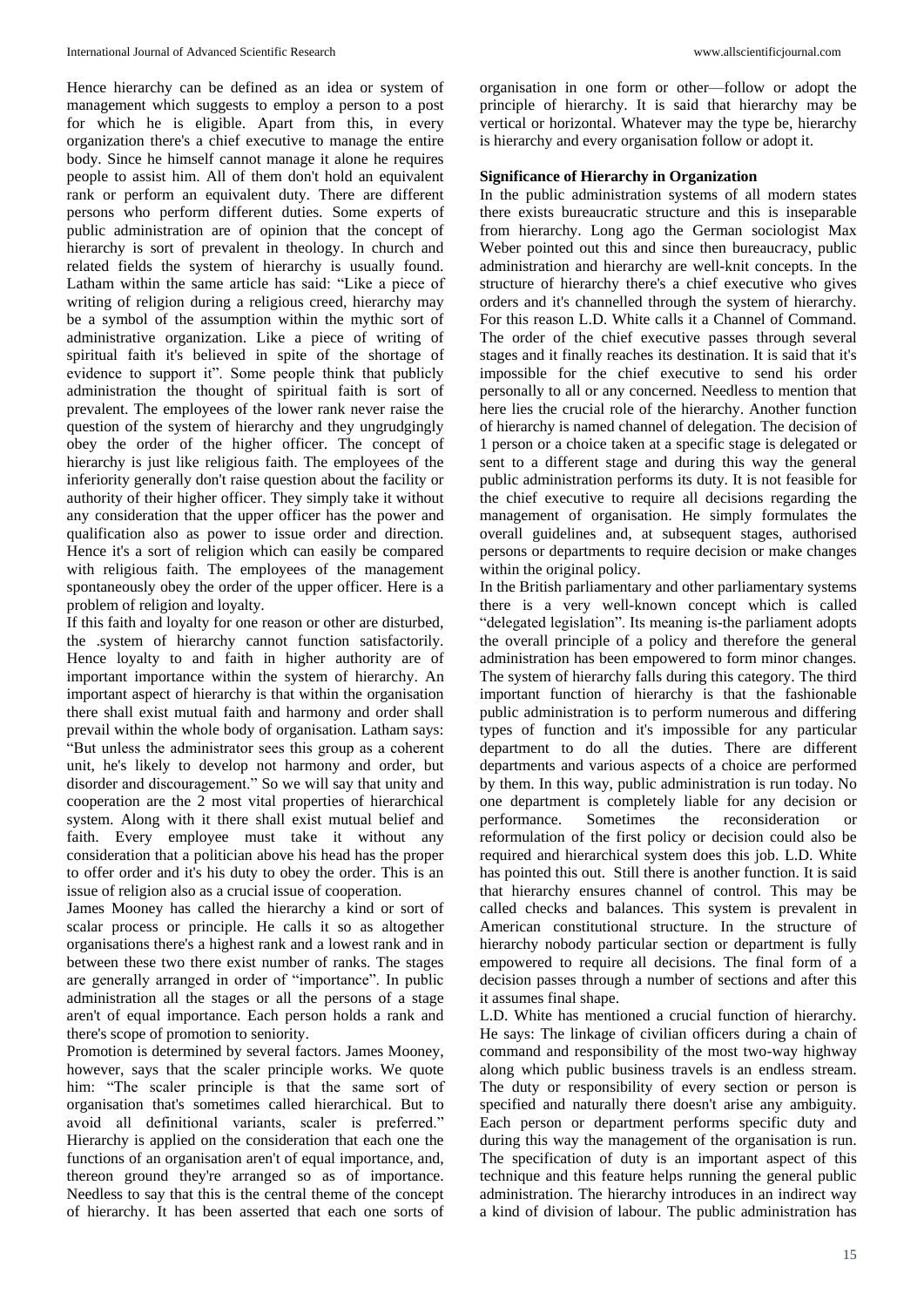numerous aspects and all these cannot be fruitfully performed by any single person. Naturally, the division of labour or duty is an important a part of every organisation.

#### **Advantages of Hierarchy**

Every large-scale organization should have a unity of purpose, which may be achieved only through hierarchical system. Hierarchy integrates various units of an organization into an unified whole. As it is observed by M.P. Sharma, "It is an instrument of organizational integration and, coherence. It is to the organizational structure what mortar or cement is to building a structure". It serves as a channel of communication, both upwards and downwards in an organization. It makes clear to each official on with whom he's to affect. It enables us to fix responsibility at each level and at each post in the organization. Every employee knows what his position and responsibility are within the organization and to whom he's accountable. The scale of 'through proper channel' created by the, principle of hierarchy ensures strict adherence to procedure and avoids short-circuiting or ignoring of the intermediate links.

Hierarchy lessens, the burden of work at the highest level and decentralizes the decision making. It establishes variety of subordinate levels below the highest executive. Each subordinate level acts as a centre of decision for specified matters delegated to it. Every employee of the organization is trained to require decisions and guide his subordinates. At the same time, it relieves the chief executive from the burden of work and promotes a sense of belonging among the subordinates. It simplifies the procedure of movement of files due to strict adherence to the rule of 'through proper channel' and makes it easy to understand where a specific file is.

#### **Disadvantages of Hierarchy**

In the hierarchical system, directions be due above to down below. Those down below are expected to hold out mechanically the instructions of their superiors with none initiative and drive. It brings about rigidity in administrative organization and isn't proper for the event of dynamic human relationships among its members. The success or failure of this system very much depends on the personal likings of the head of the organization. If he can bring life and personal touch in the organization, it is bound to be a success.

Otherwise, it is bound to be a failure. The most serious disadvantage of the hierarchical organization is that it causes delay in the disposal of work. In the above diagram, we saw how consistent with the strict rule of through proper channel, a communication from F to K must travel through E, D, C, B, A, G, H, I, K and b & k again, in all 20 steps. This may mean inordinate delay

#### **Henry Fayol's 'Gangplank'**

Henry Fayol has suggested a way out to overcome all demerits of the hierarchical system. Hierarchy is universally adapted principle and hence it cannot be omitted from the organization administration. He has termed the solution as - GANGPLANK.

The below diagram illustrates the GANGPLANK idea. In this figure level 3 personnel is directly communicating to C of the other level to avoid delay and red tapism.



Fayol's concept of 'Gang Plank' to avoid delays and allow direct communication between two subordinates at the same level. Gang Plank is beneficial because it helps in making direct contact just in case of emergency. This idea of Fayol shows that his principles are flexible and may be modified as per things. Communication through the scalar chain may involve delays when two subordinates or employees at an equivalent level want to exchange' information. Thus, Fayol suggested the concept of 'Gang Plank' to avoid delays and permit direct communication between two subordinates at an equivalent level. Gang Plank is beneficial because it helps in making direct contact just in case of emergency. This idea of Fayol shows that his principles are flexible and may be modified as per things.

### **Conclusion and suggestions**

Hierarchy in universal and has greater benefits and lesser demerits. Without hierarchy organizational functioning wont, be systematic and disciplined. It serves the purposes of fixing of responsibilities and enhancing efficiency of personnel through superior and subordinate relationship. Fayol's GANGPLANK is the solution to come out of all demerits of this principle.

#### **References**

- 1. Mohit Bhattacharya," Public Administration", The World Press Private Limited, Kolkata, 2012.
- 2. Marc Holzer, Richard Schwester" Public Administration: An Introduction", Sharp Incorporated, 2011.
- 3. Hugh T Miller, " Post Modern Public Administration", Routledge, 2006.
- 4. Rumki Basu, "Public Administration", Sterling Publishers, India,
- 5. Sapru RK. "Administrative theories and Management Thought", PHI Learning, India
- 6. Chakrabarty Bidyut, "Public Administration in a Globalizing World", Sage Publications India PVT. LTD, India, 2020.
- 7. Clerki, Kravchuk, Rosenbloom," Public Administration", McGraw-Hill Companies, 2014.
- 8. Nicholas Henry, "Public Administration and Public Affairs", 13<sup>th</sup> Edition, Routledge.
- 9. Vishnoo Bhagavan and Vidya Bhushan, "Public Administration", S. Chand and Company LTD., New Delhi, India, 2007.
- 10. M. Laxmikanth, "Public Administration", Tata McGraw Hill Education Pvt. Ltd., New Delhi, India,